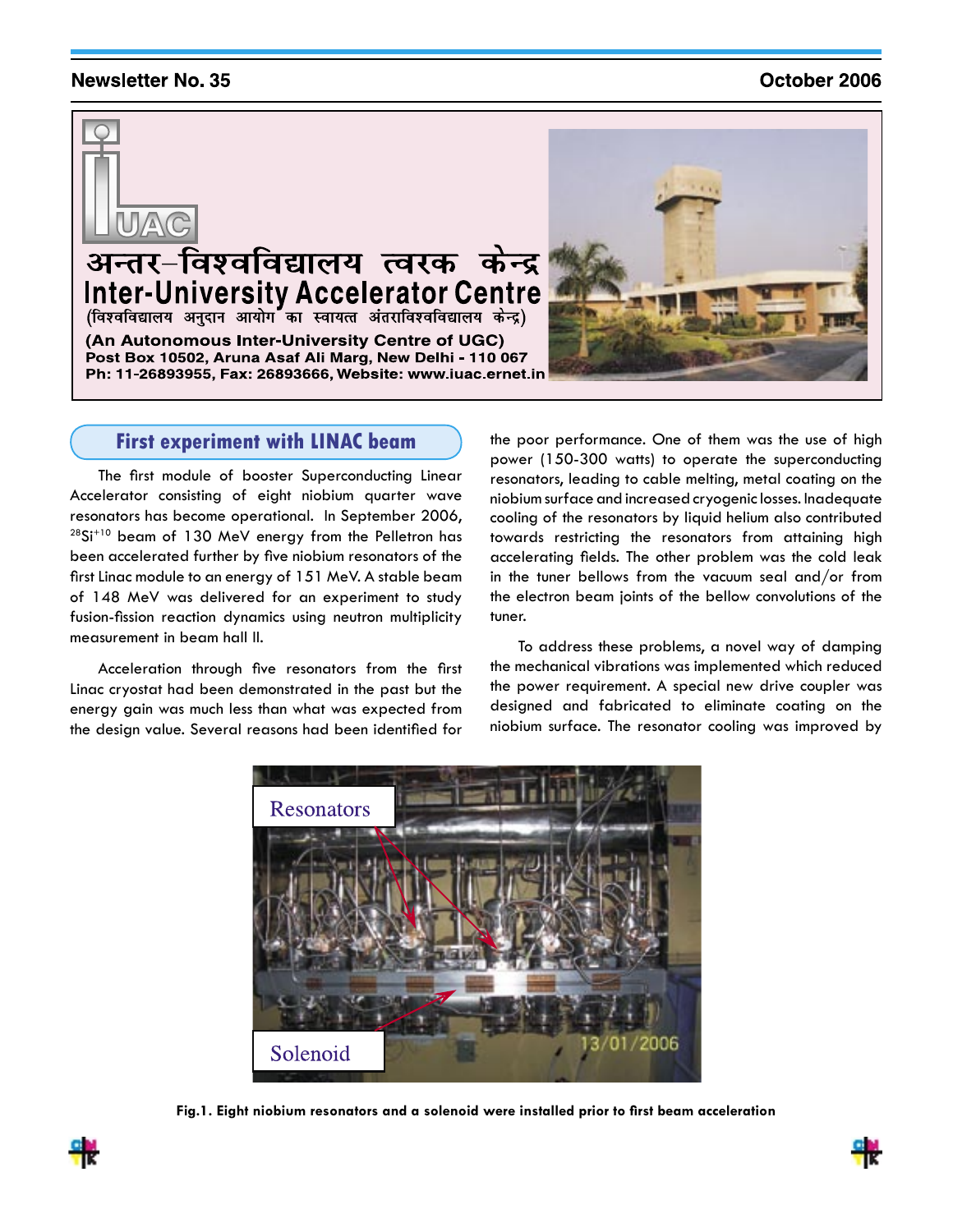installing a hemispherical dome structure on each resonator to provide buffer volume of liquid helium. Finally the fixture of the tuner was modified to avoid the cold leaks. All the modifications were tested successfully and during the recent off-line test, an average field of 3.9 MV/m at 6 watts of input power was achieved from the resonators in first linac cryostat.

During this test, along with the Tandem accelerator, multiharmonic buncher, high energy sweeper, phase detector, superbuncher containing a single niobium resonator and the first Linac cryostat containing eight resonators with a solenoid magnet were used. However, all eight resonators could not be used and five resonators out of eight took part to accelerate the beam. Initially, 130 MeV, <sup>28</sup>Si<sup>+10</sup> beam from Pelletron accelerator was pre bunched by multiharmonic buncher and high energy sweeper and a FWHM of 1.4 ns was injected into superbuncher. After a quick adjustment of phase and amplitude and phase of the superbuncher, a FWHM of  $\sim$  450 ps was produced at the entrance of Linac. The beam was then injected into the five resonators of Linac and after optimizing the phase of every resonator, a total energy gain of 21 MeV was obtained, as shown in fig 2. Afterwards a stable beam of 148 MeV (130 MeV from Tandem accelerator and 18 MeV from Linac) was delivered for about four days to conduct an experiment on nuclear physics. During this beam acceleration experiment through Linac, a transmission of close to 100% was achieved through the resonators of the first Linac cryostat. Proposals for experiments using the LINAC Beam may be presented to the AUC for the meeting to be held in Dec., 2006.



**Fig.2. The energy spectrum of 28Si+10 beam after gaining acceleration from five quarter wave resonators of the first**  acceleration from tive quarter wave resonators of the tirst **Fig.1. Vacuum mode of HYRA 1st stage showing** various<br>Iinac cryostat

# **Status of Hybrid Recoil mass Analyzer (HYRA) Facility**

HYRA first stage components have been set up in QQ-MD1-Q-MD2 configuration and has been energised. In preparation for tests with gas-filled mode, gas pressure tests have been carried out in HYRA with a nickel foil separating the target chamber from the beam-line. Helium gas is introduced into the target chamber and is pumped out from MD1 chamber. The gas pressure is maintained by a gas pressure control unit which actuates a solenoid valve by comparing the measured value with reference value. The gas pressure is measured using Baratron gauges in MD1 and MD2, independently and has been found to be same over a pressure range of 0.5 to 1.5 Torr. The beam-line is maintained low 10-7 Torr vacuum throughout. Recently, <sup>16</sup>O beam of 100 MeV energy from Pelletron was used on <sup>197</sup>Au target in initial test with HYRA. To begin with, HYRA was maintained at high vacuum. The focal plane detector was a two-dimensional Si resistive detector of size 50 mm x 50 mm. The magnetic fields were initially tuned for fusion evaporation residues of 10+ charge state. The beam rejection factor achieved was  $\sim$ 4 x 10<sup>6</sup> and beam-like particles of charge states  $4+$ ,  $5+$ , 6+ and 7+ reached the focal plane with same  $E/(q^2)$ ratio (Fig. 1). Subsequently, helium gas was introduced in HYRA at 0.5 Torr pressure. The magnetic fields were tuned to ERs of charge state  $5+$  ( $\sim$  (Z)1/3). The beam-like particles of higher charge states were effectively cleaned (Fig. 2) as they were bent through trajectories of smaller radii in MD1. The beam rejection factor achieved in this case was close to  $10^{\circ}$  with only lowest charge states of beam-like particles contributing to background, though optimization is not done. Further tests are planned shortly in conjunction with LINAC test.



**charge states of beam**



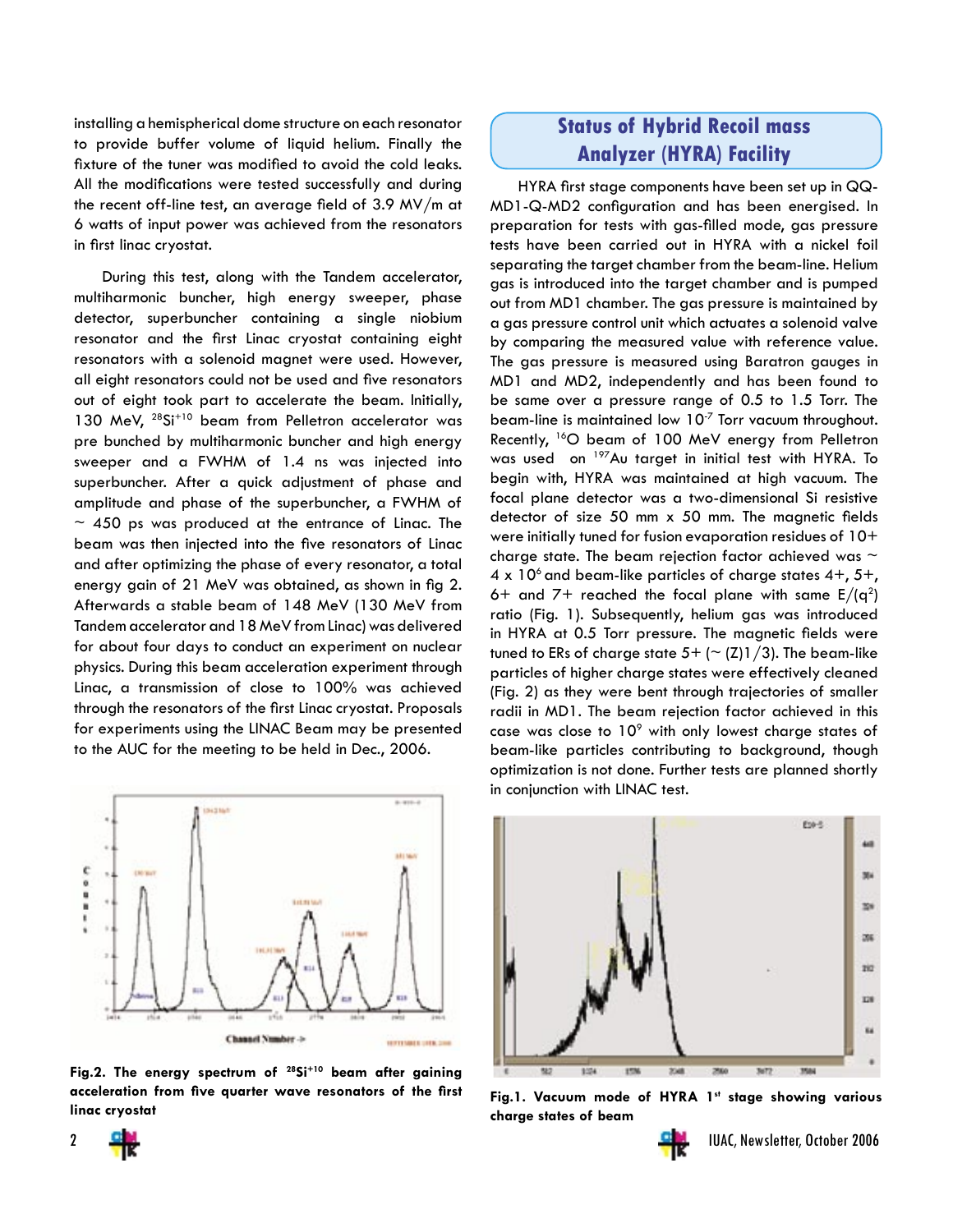The second stage magnets (four quadrupoles and one dipole) with their chambers and support structures and the power supply for the dipole have been received. These magnets have been field mapped thoroughly and found to be within specified tolerances. The indigenous power supplies for last four quadrupole magnets are being developed and are expected to be ready by March next year. The development of superconducting quadrupole doublet (Q1-Q2) is in progress. A wire-winding machine and aluminium formers for coils have been indigenously fabricated. Initially, it is planned to wind copper wire for trouble shooting, if any, and later to take up superconducting wire winding.



Fig.2. Gas filled mode of HYRA 1st stage showing better **beam rejection**

## **Fabrication of prototype RFQ**

A prototype RFQ is being made at IUAC as part of the developments for the high current injector which would be an alternative source for the superconducting linear accelerator (SC-LINAC). The RFQ would receive ions from the High Tc superconducting ECR source (PKDELIS) and accelerate the ions to 180 KeV/u. The accelerated and bunched beams would then be injected into a drift tube LINAC, that would further accelerate the beams to energies compatible for injection into the SC-LINAC.

For gaining experience in fabrication and operation of room temperature RFQ cavities, a prototype is being built. The prototype is a full scale model of the final design. The design parameters like RF frequencies, shunt impedance, water cooling, tunability, mechanical vibrations and stability would be investigated with this prototype.

The prototype RFQ has been fabricated with unmodulated vanes and low power RF tests (bead pull and capacitance perturbation) have been carried out. The results have validated the simulated design (using CST Microwave studio). The design is similar to the Frankfurt and RIKEN RFQ's, since they are found to be efficient at these low frequencies (48.5 MHz for us).

Figure 1 shows the prototype RFQ with unmodulated vanes with the bead pull apparatus. The modulated vanes are being fabricated and the mechanical accuracies are being checked. Figure 2 shows one of the modulated vanes being tested for mechanical dimensional accuracy.



**Fig.1. Bead pull apparatus and prototype RFQ**



**Fig.2. Modulated vanes being tested for dimensional accuracy.**

IUAC, Newsletter, October 2006 3



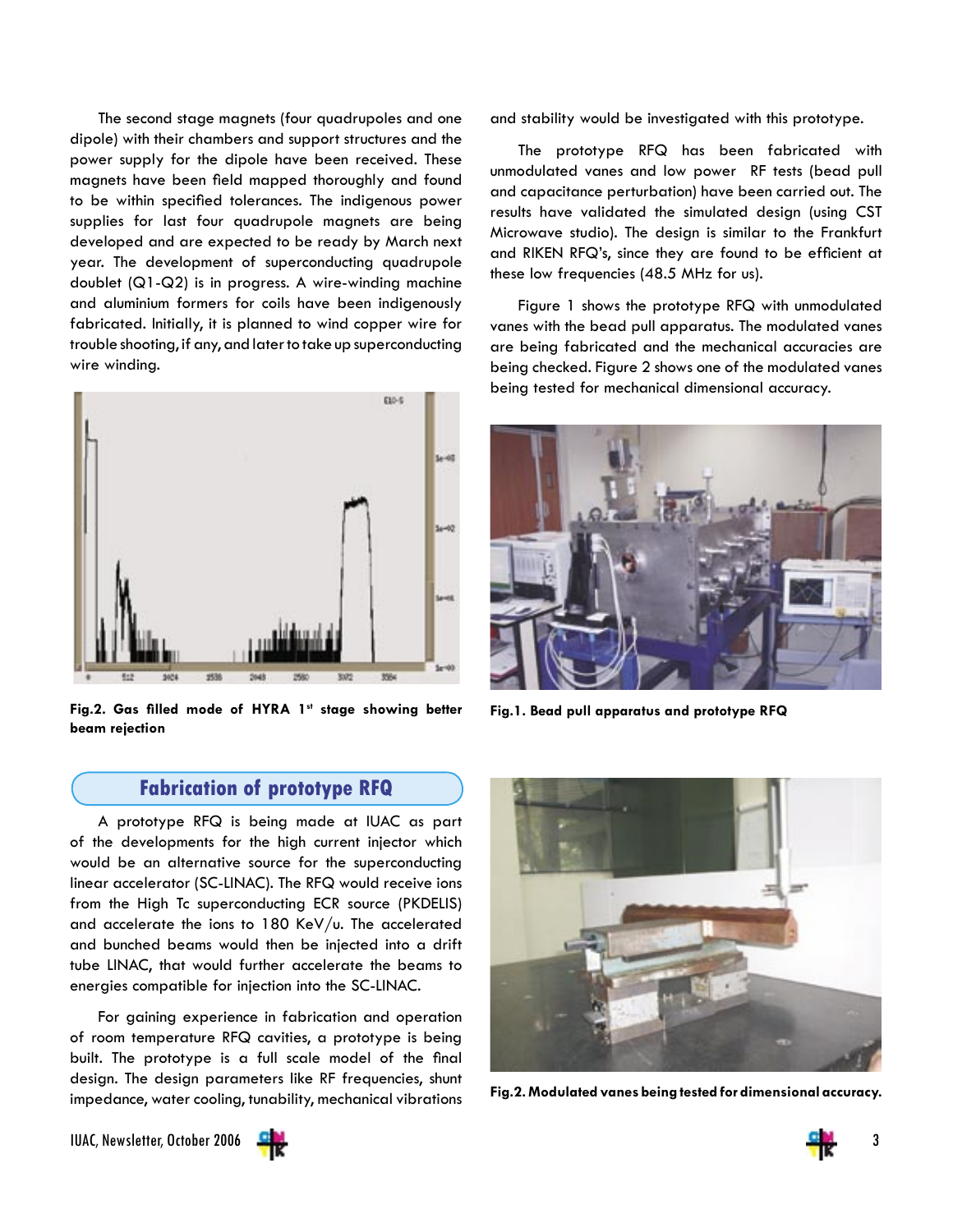## **National Array of Neutron Detectors (NAND)**

National Array of Neutron Detectors (NAND) is a large array of neutron detectors setup at Phase II beam hall. The array at present consists of about 30 organic liquid scintillators (NE213 detectors coupled to Philips make XP4512B PMT) of 5" diameter and 5" thick by pooling detectors available at different institutions in the country. NAND is a national collaborative effort of IUAC, TIFR, SINP, PU and DU.

The primary motive behind the development of this array is to study fusion-fission reaction dynamics in the energy domain near the coulomb barrier by measuring pre and post-scission neutron multiplicity and multiplicity distribution. Another aspect of neutron measurement is the study of super heavy nuclei. Neutron emission from such a heavy mononuclear system in competition with the fission enhances survival probability of the heavy system. Crosssection of super heavy nucleus formation is of the order of a few pb. Large neutron detector array is preferred to overcome the limitation of cross section.

## **Study of reaction dynamics using NAND**

A preliminary attempt has been made to study fusionfission reaction dynamics using neutron array set up. Our interest was to study the nuclear orientation dependence on quasi-fission versus fusion-fission by neutron multiplicity measurements.  $148$  MeV <sup>28</sup>Si<sup>10</sup>+ beam from the Pelletron-LINAC combination was put on a 200  $\mu$ g/cm<sup>2 181</sup>Ta target to measure pre- and post-scission neutron multiplicities and fission fragment angular and mass distribution. Fission fragments were detected in two large area position sensitive MWPCs placed at folding angle. Fission detectors placed at a distance of 19 cm from target position had average angular coverage of  $30^{\circ}$  each. Two monitor detectors, 300 µm thick silicon surface barrier, kept at  $\pm 16^{\rm o}$  were used for beam flux normalization purpose and on-line monitoring of beam phase and time. Neutron time of flights were measured in 16 neutron detectors placed at a distance of 2 m from target around the scattering chamber in a cylindrical fashion. Pulsed beam with a repetition rate of 250 ns enabled a good neutron gamma separation at 2 meter flight path. Beam was dumped in borated paraffin shielded Ta Faraday cup 4.5 m down stream from the target. Time of Flight (TOF) method was used to measure the energy of neutrons (Figure1) as

well as the velocity of fission fragments. RF signal from the beam buncher was used as the time reference. For coincidence between any neutron detectors with any fission fragment detectors, the arrival times for neutrons and fission fragments were recorded with respect to the timing signal from the beam buncher. Neutron TOF spectra was collected by setting a cutoff of neutron energy of about 0.5 MeV by measuring the maximum Compton electron recoil energy using different gamma ray sources. Pulse shape discrimination technique (Figure 2) was adapted for rejecting gamma rays detected by neutron detectors. CAMAC based data acquisition system was used to collect 60-parameter list mode data. The detailed analysis of the data is still on progress.



**Fig.1. Time of flight spectrum from neutron detector; Black curve is the raw spectrum and blue with neutron gating from PSD spectrum.**



**Fig.2. PSD TAC vs. Energy spectrum showing clear separation of neutron from gamma**



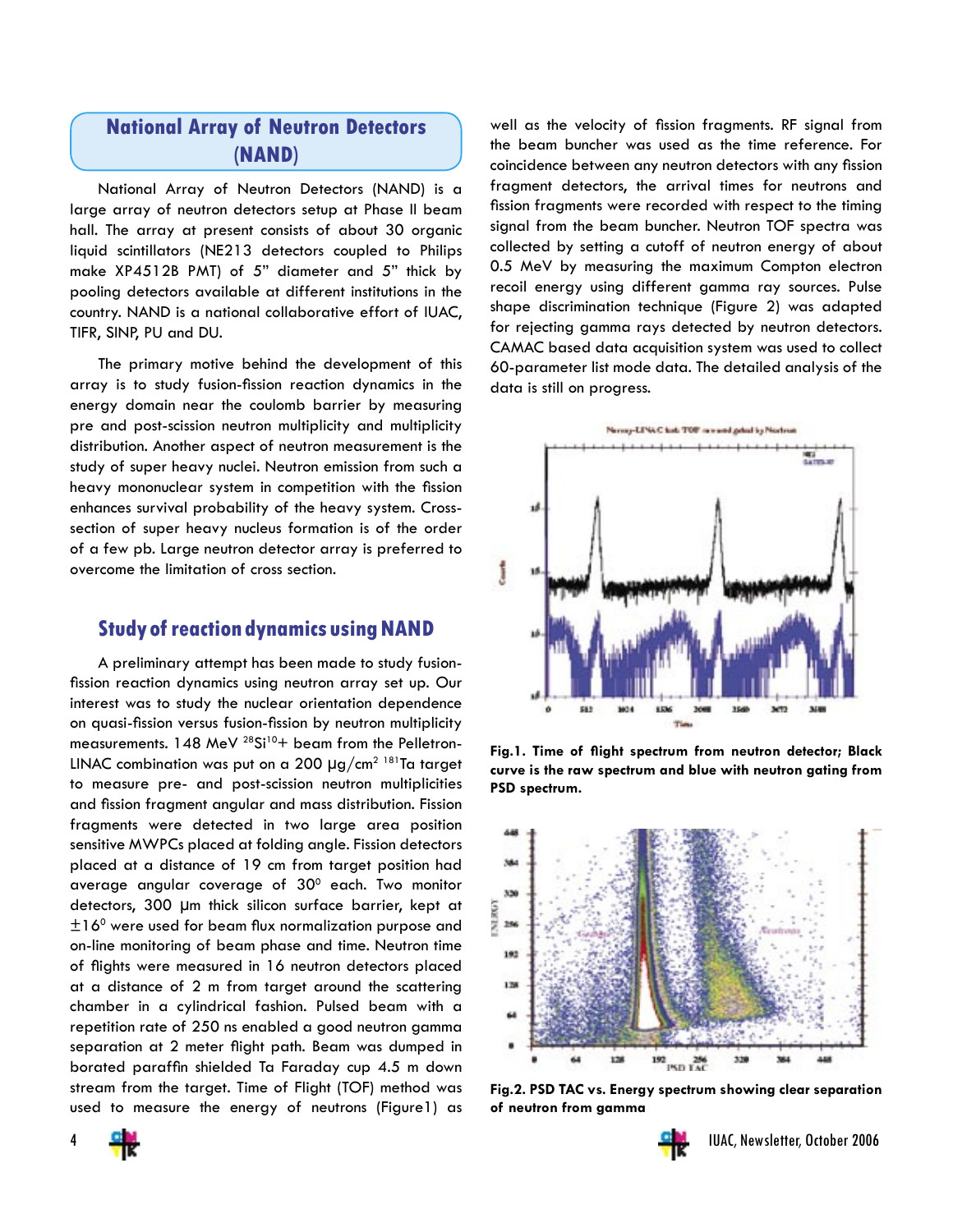## **Materials Science**

Recently, the ferromagnetism in irradiated fullerene films using magnetic force microscopy (MFM) and superconducting quantum interference device (SQUID) was reported. Figure 1 shows the curves of magnetization versus applied field recorded for the pristine and 92 MeV Si ion irradiated fullerene films at different fluences at 15 K. All samples exhibit a dual magnetic response composed of a weak ferromagnetic signal and a diamagnetic signal. The ferromagnetic contribution increasing with the ion fluence, gives clear evidence of ferromagnetic signal in irradiated films. PIXE was performed to eliminate the possibility of the ferromagnetic behavior due to the magnetic impurities.



**Fig.1. Magnetization measurements on 92 MeV Si ion irradiated C60 film (at indicated fluences) at 15 K.**

The MFM pictures of pristine and irradiated films are shown in figure 2. The scan area was  $1 \times 1$   $\mu$ m<sup>2</sup> and the tip at 20 nm height from the surface. The study of the fullerene irradiated by different ions and energies (150 KeV - 200 MeV ) revealed that the electronic excitation has higher efficiency of creating magnetization than that of collision cascade.

The vacuum chamber for in-situ XRD set up was fabricated at the workshop of IUAC. This XRD chamber consists of two windows sealed with Kapton foil, for incident and reflected X-rays. It was interfaced to the goniometer and the beam line using two gate valves and

a bellow. Figure 3 shows the in-situ X-ray diffractometer at materials science beam line in beam hall-II.



**Fig.2. Magnetic force microscopy images of (a) pristine and (b) ion irradiated fullerene films at a fluence of 1x1012 ions/cm2 .**



**Fig.3. In-situ X-ray diffractometer at materials science beam line at beam hall-II.**

The test of in-situ XRD was done using 90 MeV Ni ion beam. Thin films (140 nm) of silica embedded with gold nanoparticles on quartz substrates was irradiated with 90 MeV Ni ions in the vacuum chamber of in-situ XRD set

IUAC, Newsletter, October 2006 5



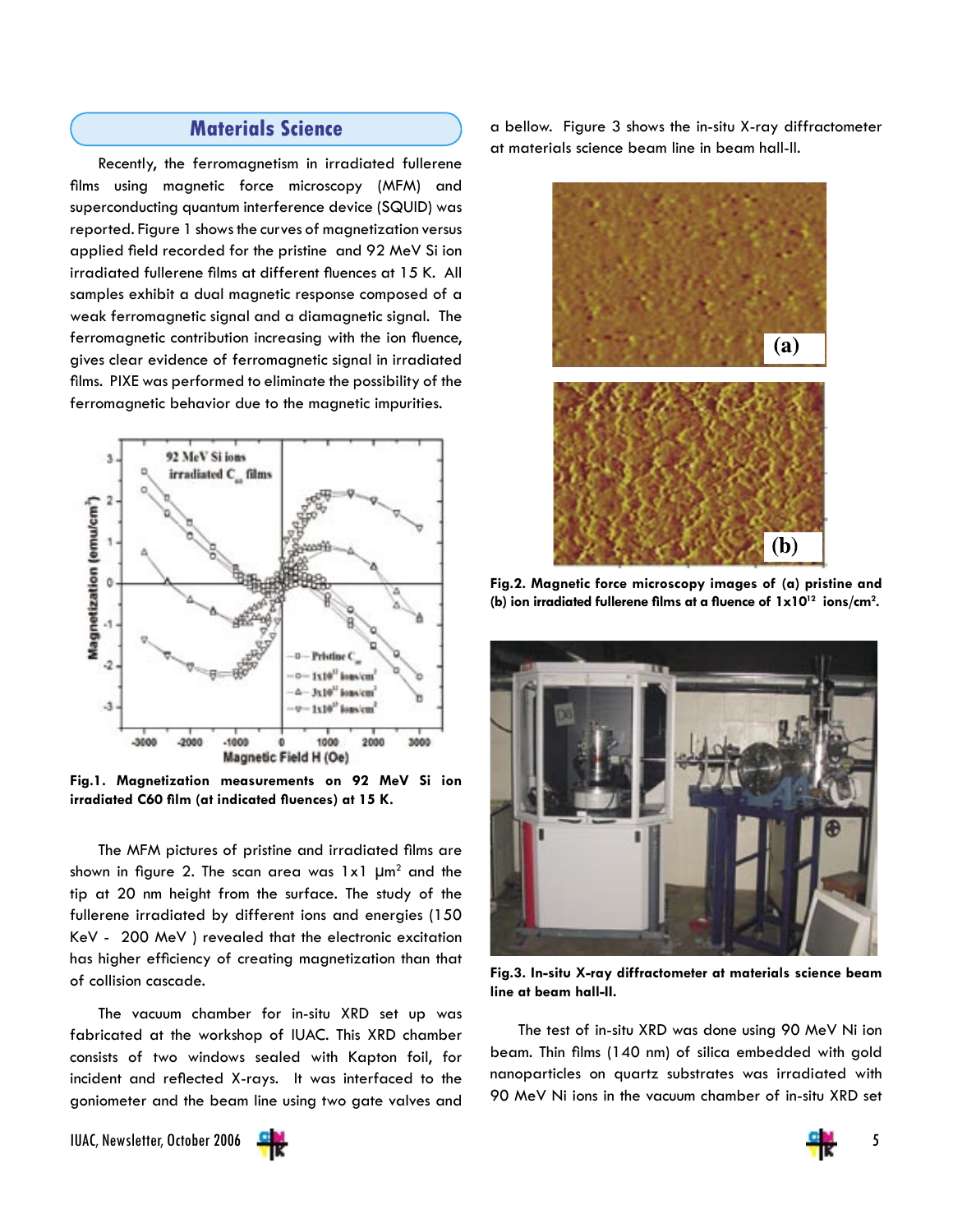up. Vacuum inside the XRD chamber was achieved with the help of a rotary and turbo molecular pump and it was  $\sim$  10<sup>-5</sup> torr during irradiation. The XRD spectra were recorded in the step of fluence of  $2 \times 10^{13}$  ions cm<sup>-2</sup> using the Vantec detector. A continuous decrease in FWHM in the XRD spectra is observed with fluence indicating the growth (4 nm to 9 nm) of nanoparticles with ion fluence.

A ∆E-E telescope detector along with dedicated electronics is installed in the phase II beam line of materials science. It is fixed to a 45 $^{\circ}$  port of a high vacuum chamber in Materials Science beam line as shown in Fig. 4.

The detector offers the possibility to discriminate C, N, O and other light masses (which otherwise is not possible



**Fig.4. A photograph of the telescope detector with its support electronics fixed on its movable stand. Also shown here is the gas handling set up and the intermediate chamber for inserting a position calibration mask.**

by single conventional semiconductor detector). The  $\Delta E_2$ segment has been converted into backgammon structure to derive directly the horizontal coordinate (x) of each event. The x-position resolution derived using the mask is around 1.4 mm, which translates into angular resolution of 0.1˚. The knowledge of this position coordinate is useful in correcting the kinematic broadening of the detector  $($ ~17% in the present ERD geometry due to its large acceptance angle of  $\pm 2.4^{\circ}$ ) by the application of kinematic correction.

The detector is being used in ERDA experiments. Online monitoring of stoichiometric changes allows one to study changes with fluence using just one sample, which eliminates the effects due to thickness variation in different samples during film deposition. Another advantage is that the data can be further analyzed for smaller fluence intervals (statistically permissible), once it has been recorded in list mode for a large fluence.

The project 'intensifying research in high priority areas' on 'Swift heavy ions in materials engineering and characterization' funded by department of science and technology has been completed successfully in Oct. 2006.

# **Workshops and schools at IUAC (April – October, 2006)**

A workshop on "Cryogenic Science and Technology in India : Present & Future" was held on April 10- 11, 2006 at IUAC in collaboration with Indian Cryogenics Council. The objective of this workshop was to review the current status of Research & Development in the field of cryogenics and low temperature physics being pursued in leading research and academic institutions and the cryogenic Industry in India. There were about 100 participants from Universities, Scientific labs (DAE, ISRO, CSIR) and Industry. Workshop was inaugurated by Dr. Vikram Kumar, Director National physical Laboratory and Key note address on " Role of Cryogenics for Indian Atomic Energy Programme" was delivered by Dr. B. Bhattacharjee, Special Adviser of Chairman DAE.

A Workshop on Physics with Accelerators (in honour of Dr. S.K. Datta, Senior Scientist, IUAC, on his completion of 60 years) was organized on April 21 to focus on some of the recent technological developments and researches in the fields of Nuclear Physics, Materials Science, Atomic Physics, and accelerator mass spectroscopy as a result of development of Accelerators and subsequent availability of precisely controlled ion beams of high energy.

A School on Radiation Biology titled "First National School on Biological Effects of Ionizing Radiation: Cellular and Molecular Approaches" was organised during June 4-9, 2006. 22 participants including two from Nepal, and 5 outstation faculties participated.

A five day School on X-ray techniques in Materials Science was held in June 2006 at IUAC. Lectures were given



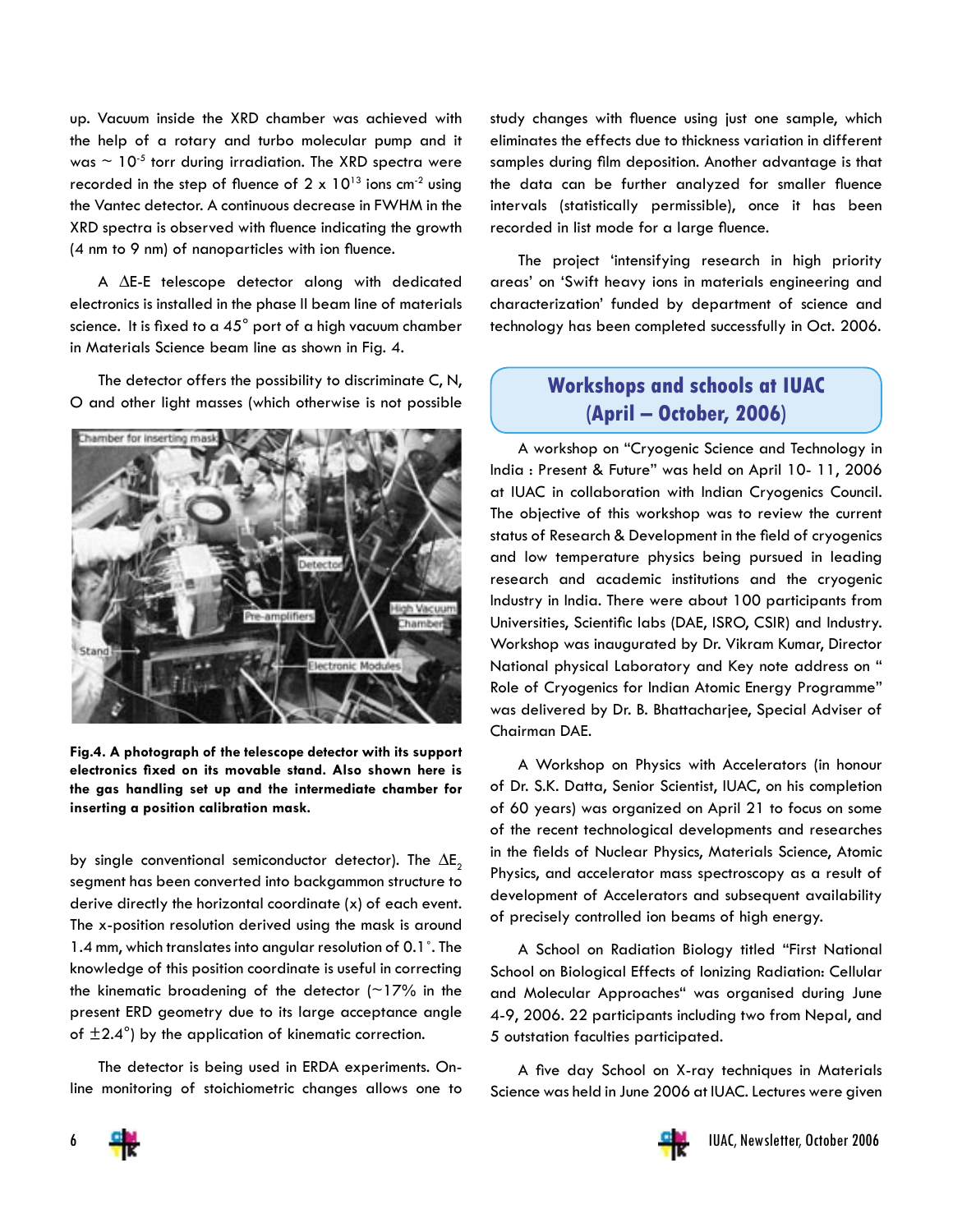on the scattering, emission and absorption properties of Xray radiation, most commonly X-ray based techniques used by materials scientists such as X-ray diffractometry (XRD), X- ray reflectivity (XRR), Small angle X-ray scattering (SAXS) and X-ray fluorescence (XRF) spectrometry and their applications in swift heavy ion (SHI) induced materials modification. Around 50 participants from several Universities and Institutes attended the school.

A two day workshop on Nuclear Physics with LINAC beam was held on September 14-15, 2006 in which faculty members were invited to present proposals for possible experiments utilising the higher energy ion beams from the LINAC and the recently installed HYRA, neutron array and upcoming INGA facilities. Participation of students in the installation cum testing phase of facilities was encouraged for providing hands-on experience. Auxiliary facility requirements to increase the selectivity of reaction channel were also discussed in the workshop. There were 59 participants from 22 Universities and Institutes.

Functional oxide materials such as high-Tc superconductors, colossal magneto restistance (CMR), spintronics, ferrites, ferroelectric and multiferroic materials are of great interest from fundamental physics as well as application point of view. A workshop was organized on Sept. 25-26 to consolidate the earlier research works carried out at IUAC and provide a platform to formulate focussed group proposals using swift heavy ion irradiation on functional oxide materials. There were 46 participants from 19 Universities and Institutes.

Understanding of Nanostructures and tuning their properties is both interesting and challenging. Hence, a Workshop on Nanotechnology with ion beams and possible applications was organized on Oct. 31 and Nov.1, where around 70 participants came from 22 Universities and Institutes. The topics covered were Ion beam synthesis of embedded nanoparticles with low energy ions, Creation of nanodots and nanoripples by energetic ions, Synthesis and modification of nanostructures by swift heavy ions, Ion track technology, Self-organization of surfaces and thin films by sputtering and diffusion processes, synthesis by plasma assisted or sputtering deposition techniques, applications in medical, biological and interdisciplinary areas. There were twenty one invited talks, ten oral presentations and twenty four posters.

Apart from these there was a Acquaintance Programme at Kolkata which was organized by IUAC. One more in Coimbatore will be held on December 1.

## **Status of 15UD Pelletron (April 1 to October 31, 2006)**

Operation of Pelletron was quite satisfactory from 1st April 2006 to 31st October 2006. There was no major breakdown for this period. There was only one scheduled tank opening for routine maintenance of Pelletron. This maintenance took place in the month of June 2006 and it included routine maintenance jobs like, terminal foil stripper loading, column support post and accelerating tube resistors maintenance, charging system maintenance, in-tank ion pump maintenance and maintenance of rotating parts inside tank. Apart from routine maintenance jobs, few other problems related to working controllers of offset quadrupole and gas stripper, were rectified. Fibre optic cables, used to control the operation of devices in terminal and high energy dead section area, got damaged in the month of March 2006. All of these fibre cables were repaired using indigenously developed mechanical splicers. All of the cables could not be repaired but these repaired cables worked upto satisfaction for the proper operation of Pelletron. In June scheduled maintenance, these repaired fiber cables were replaced by new one.

Maximum terminal voltage achieved during high voltage conditioning was 14.3 MV. <sup>19</sup>F pulsed beam (162 MeV) was delivered to user at the maximum terminal potential of 13.37 MV. Out of total beam time of 2579 hours, 714 hours were used for pulsed beam runs using multi harmonic buncher (MHB).

<sup>16</sup>O, <sup>19</sup>F, <sup>28</sup>Si and <sup>40</sup>Ca beams were bunched for different experiments. Chopper and traveling wave deflector were also used, along with MHB, in case of <sup>16</sup>O, <sup>19</sup>F and <sup>40</sup>Ca bunch beams and high energy sweeper was used, along with MHB for 28Si bunch beam. 40Ca beam was delivered to user for the first time and this run lasted for 144 hours.

130 MeV of <sup>28</sup>Si bunch beam was injected into LINAC. This beam was then further accelerated by LINAC to get energy boost of 20 MeV. This accelerated beam from